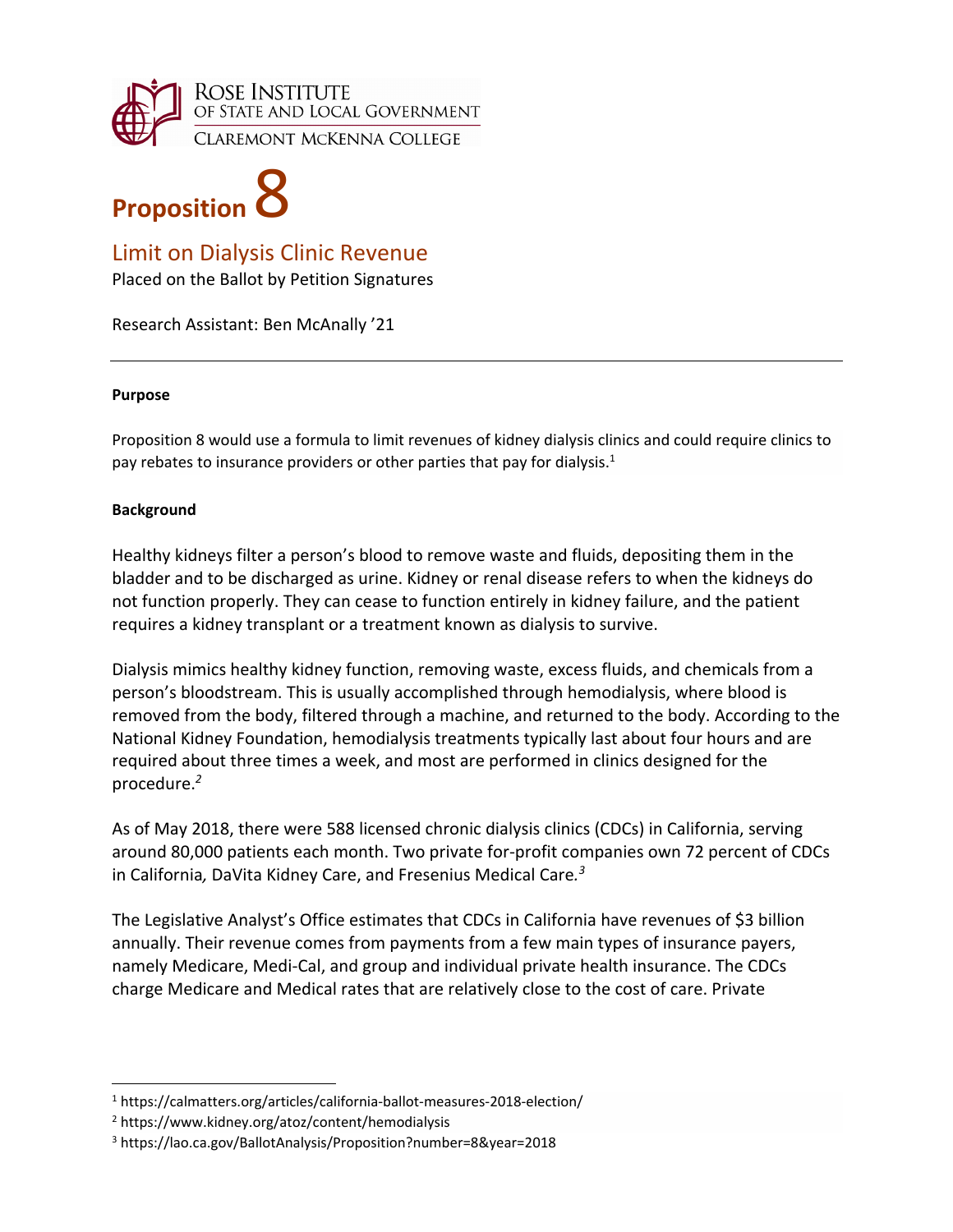insurance providers, however, usually pay multiple times what government insurance providers pay for dialysis treatment.4

#### **Proposal**

Proposition 8 would limit the revenues of California dialysis clinics by a formula and could require them to pay rebates to certain parties who pay for dialysis treatment. The formula establishes a revenue cap equal to 115 percent of specified "direct patient care services costs" and "health care quality improvement costs."5

The proposition also requires clinics to report their annual costs, revenue, and patient charges to the state and prohibits clinics from discriminating against patients based on their source of payment for  $care.<sup>6</sup>$ 

#### **Fiscal Impact**

The Legislative Analyst's Office estimates that Prop. 8 will have an annual fiscal impact, ranging from a net positive impact in the low tens of millions to a net negative impact in the low tens of millions. The exact impact is difficult to predict since it is uncertain which costs are allowable and how the CDCs will respond to the measure. The measure will impose new administrative responsibilities on the California Department of Public Health, estimated to cost in the low millions of dollars annually. The measure requires DPH to adjust licensing fees paid by CDCs to cover these costs.<sup>7</sup>

#### **Supporters**

The Yes on 8 campaign is supported by a coalition that includes:

- California Democratic Party
- California Labor Federation
- Californians for Disability Rights
- CalPERS
- Dialysis Advocates, LLC
- National Association of Social Workers California
- Congress of California Seniors
- California Alliance for Retired Americans
- **•** Greater Sacramento NAACP Branch<sup>8</sup>

<sup>4</sup> [https://lao.ca.gov/ballot/2018//prop8](https://lao.ca.gov/ballot/2018//prop8%E2%80%90110618.pdf)‐110618.pdf

<sup>5</sup> [https://www.oag.ca.gov/system/files/initiatives/pdfs/17](https://www.oag.ca.gov/system/files/initiatives/pdfs/17%E2%80%900014%20%28Dialysis%20Clinic%20Pricing%29_0.pdf)‐0014%20%28Dialysis%20Clinic%20Pricing%29\_0.pdf

<sup>6</sup> [https://www.kidney.org/news/national](https://www.kidney.org/news/national%E2%80%90kidney%E2%80%90foundation%E2%80%90statement%E2%80%90california%E2%80%90ballot%E2%80%90initiative%E2%80%90fair%E2%80%90pricing%E2%80%90dialysis%E2%80%90act)‐kidney‐foundation‐statement‐california‐ballot‐initiative‐fair‐pricing‐ dialysis‐[act](https://www.kidney.org/news/national%E2%80%90kidney%E2%80%90foundation%E2%80%90statement%E2%80%90california%E2%80%90ballot%E2%80%90initiative%E2%80%90fair%E2%80%90pricing%E2%80%90dialysis%E2%80%90act)

<sup>7</sup> <https://lao.ca.gov/BallotAnalysis/Proposition?number=8&year=2018>

<sup>8</sup> <https://www.yeson8.com/about/>

ROSE INSTITUTE OF STATE AND LOCAL GOVERNMENT **BEEN ASSESSED ASSESSED ASSESSED ASSESSED** PAGE 2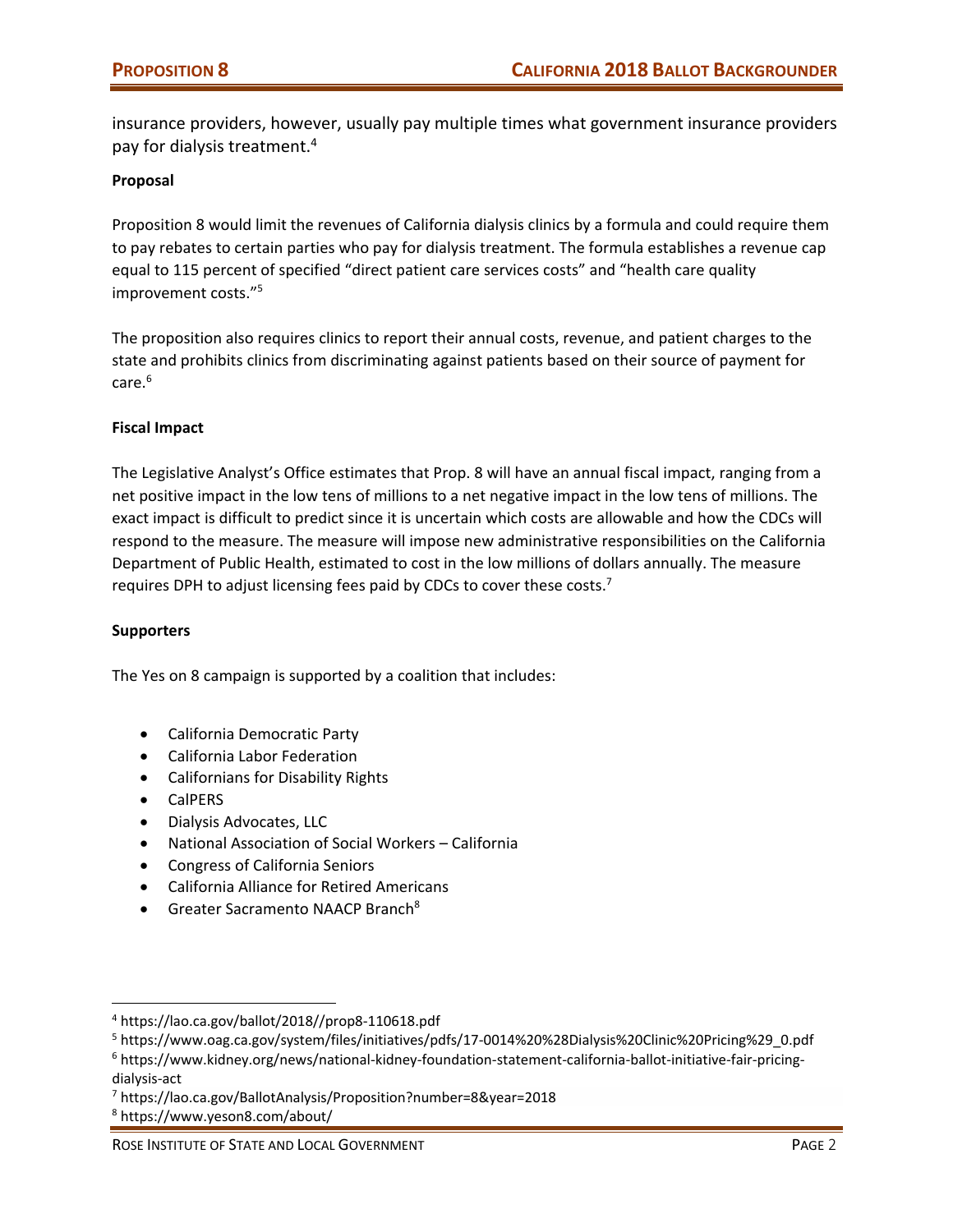Californians for Kidney Dialysis Patient Protection, a campaign committee organized by SEIU‐UHW West, is raising funds and organizing support for the initiative. It has raised \$6.02 million for the campaign, with SEIU-UHW West donating over 99 percent of the total funds.<sup>9</sup>

### **Arguments of Supporters**

Supporters say Prop. 8 would:

- Increase the percent of dialysis clinic profits used for patient care, which currently stand at 73 percent.10
- Lower insurance premiums for all Californians, 3,800 of which are currently required to offset the cost of one dialysis patient.<sup>11</sup>
- Improve patient care in for‐profit dialysis clinics, which have had higher mortality and hospitalization rates than non-profit clinics.<sup>12</sup>

#### **Opponents**

The No Prop. 8 Campaign is supported by a coalition that includes:

- American Nurses Association, CA
- California Medical Association
- American College of Emergency Physicians, CA
- California Hospital Association
- Renal Physicians Association
- California Dialysis Council
- DaVita Kidney Care
- Fresenius Medical Care (FMC)
- California State Conference NAACP
- California Taxpayer Protection Committee
- $\bullet$  California Chamber of Commerce<sup>13</sup>

Patients and Caregivers to Protect Dialysis Patients, a campaign committee for the opposition, was organized by a statewide association of dialysis clinics, mostly represented Fresenius Medical Care North America and DaVita. The committee raised \$18.02 million as of July of 2018, with over 99 percent of the funding coming from Fresenius and DaVita.<sup>14</sup>

<sup>12</sup> [http://www.latimes.com/business/hiltzik/la](http://www.latimes.com/business/hiltzik/la%E2%80%90fi%E2%80%90hiltzik%E2%80%90dialysis%E2%80%9020180720%E2%80%90story.html)‐fi‐hiltzik‐dialysis‐20180720‐story.html

<sup>9</sup> http://cal‐[access.sos.ca.gov/Campaign/](http://cal%E2%80%90access.sos.ca.gov/Campaign/)

<sup>&</sup>lt;sup>10</sup>https://ballotpedia.org/California\_Proposition\_8,\_Limits\_on\_Dialysis\_Clinics%27\_Revenue\_and\_Required\_Refun ds\_Initiative\_(2018)#Opposition

<sup>11</sup> [https://californiahealthline.org/news/calif](https://californiahealthline.org/news/calif%E2%80%90bill%E2%80%90targets%E2%80%90profiteering%E2%80%90in%E2%80%90addiction%E2%80%90treatment%E2%80%90dialysis%E2%80%90industries/)-bill-targets-profiteering-in-addiction-treatment-dialysis-industries/

<sup>13</sup> <https://noprop8.com/>

<sup>&</sup>lt;sup>14</sup>https://ballotpedia.org/California Proposition 8, Limits on Dialysis Clinics%27 Revenue and Required Refun ds\_Initiative\_(2018)#Opposition